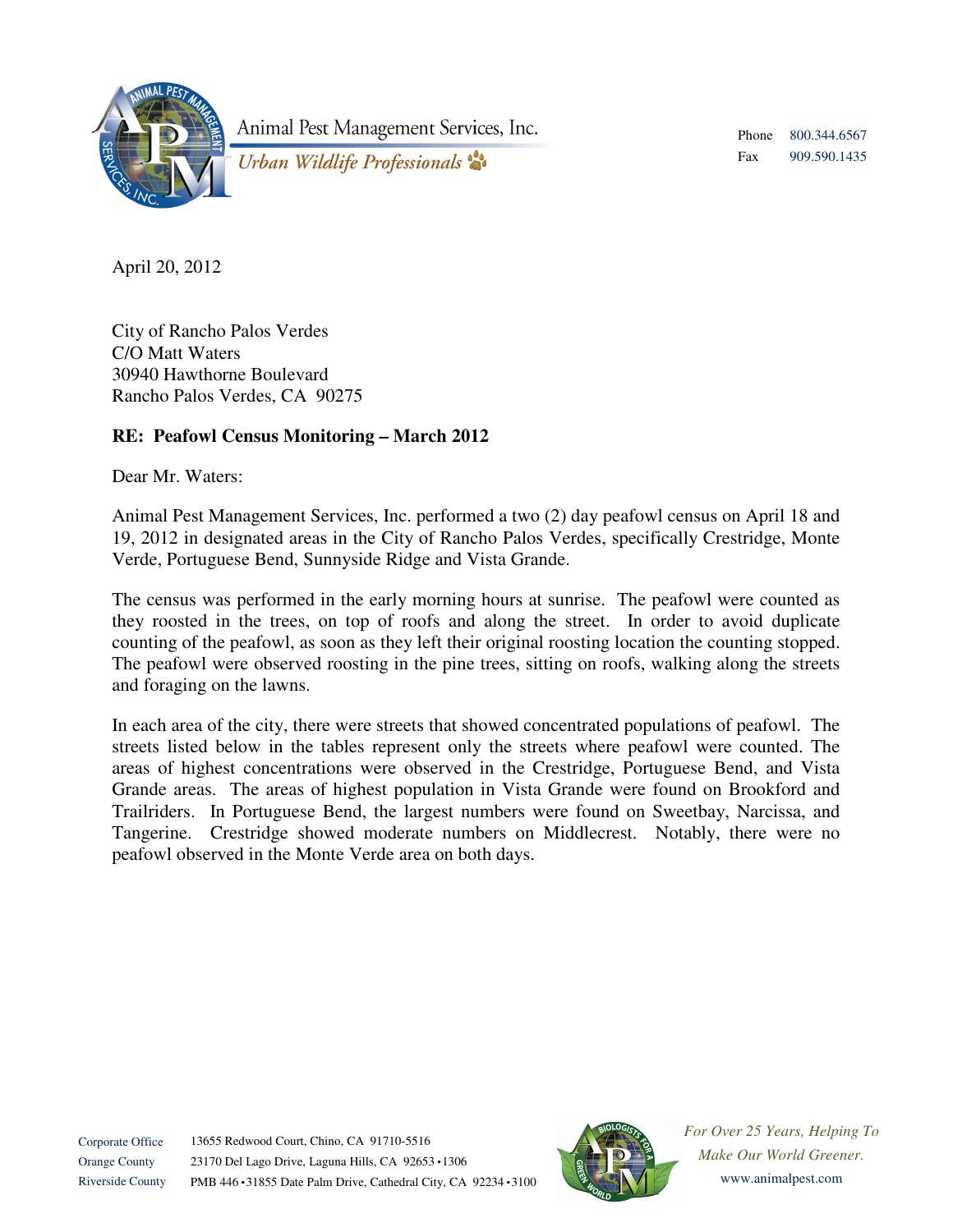| <b>CRESTRIDGE AREA</b>    |                       |               |                       |               |
|---------------------------|-----------------------|---------------|-----------------------|---------------|
|                           | <b>April 18, 2012</b> |               | <b>April 19, 2012</b> |               |
| <b>Weather Conditions</b> | <b>Clear</b>          |               | <b>Clear</b>          |               |
|                           | # of Peafowl          |               | # of Peafowl          |               |
| <b>Street Name</b>        | <b>Male</b>           | <b>Female</b> | <b>Male</b>           | <b>Female</b> |
| Crestridge Road           |                       | 2             |                       |               |
| Middlecrest Road          | 6                     | 16            |                       | 16            |
| Robinview Lane            |                       |               |                       |               |
| Scotwood Drive            |                       |               |                       |               |
|                           | g                     | 18            |                       | 20            |
| <b>Totals</b>             |                       |               | 27                    |               |

| <b>MONTE VERDE AREA</b>               |                       |        |                       |        |  |
|---------------------------------------|-----------------------|--------|-----------------------|--------|--|
|                                       | <b>April 18, 2012</b> |        | <b>April 19, 2012</b> |        |  |
| <b>Weather Conditions</b>             | <b>Clear</b>          |        | <b>Clear</b>          |        |  |
|                                       | # of Peafowl          |        | # of Peafowl          |        |  |
| <b>Street Name</b>                    | <b>Male</b>           | Female | <b>Male</b>           | Female |  |
| *NO PEAFOWL WERE OBSERVED – BOTH DAYS |                       |        |                       |        |  |
|                                       |                       |        |                       |        |  |

| <b>PORTUGUESE BEND AREA</b> |                       |               |                       |                |
|-----------------------------|-----------------------|---------------|-----------------------|----------------|
|                             | <b>April 18, 2012</b> |               | <b>April 19, 2012</b> |                |
| <b>Weather Conditions</b>   | <b>Clear</b>          |               | <b>Clear</b>          |                |
|                             | # of Peafowl          |               | # of Peafowl          |                |
| <b>Street Name</b>          | <b>Male</b>           | <b>Female</b> | <b>Male</b>           | <b>Female</b>  |
| Cinnamon Lane               | 5                     |               | 8                     | 4              |
| Clove Tree                  | 3                     |               | 3                     | $\overline{2}$ |
| Fig Tree                    |                       |               |                       |                |
| Kumquat                     |                       |               |                       |                |
| Narcissa                    | 11                    | 6             | 8                     | 5              |
| Pepper Tree Drive           |                       |               | $\mathfrak{D}$        |                |
| Pomegranate                 |                       | 4             | 3                     | 3              |
| Sweet Bay Road              | 9                     | 11            | 6                     | 4              |
| Tangerine                   | 8                     | 4             | 9                     | 6              |
|                             | 38                    | 32            | 40                    | 24             |
| <b>Totals</b>               | 70                    |               | 64                    |                |

| <b>SUNNYSIDE RIDGE AREA</b> |                       |        |                       |               |  |
|-----------------------------|-----------------------|--------|-----------------------|---------------|--|
|                             | <b>April 18, 2012</b> |        | <b>April 19, 2012</b> |               |  |
| <b>Weather Conditions</b>   | <b>Clear</b>          |        | <b>Clear</b>          |               |  |
|                             | # of Peafowl          |        | # of Peafowl          |               |  |
| <b>Street Name</b>          | <b>Male</b>           | Female | <b>Male</b>           | <b>Female</b> |  |
|                             |                       |        |                       |               |  |
| Sunnyside Ridge Road        |                       |        |                       |               |  |
| <b>Totals</b>               |                       |        |                       |               |  |